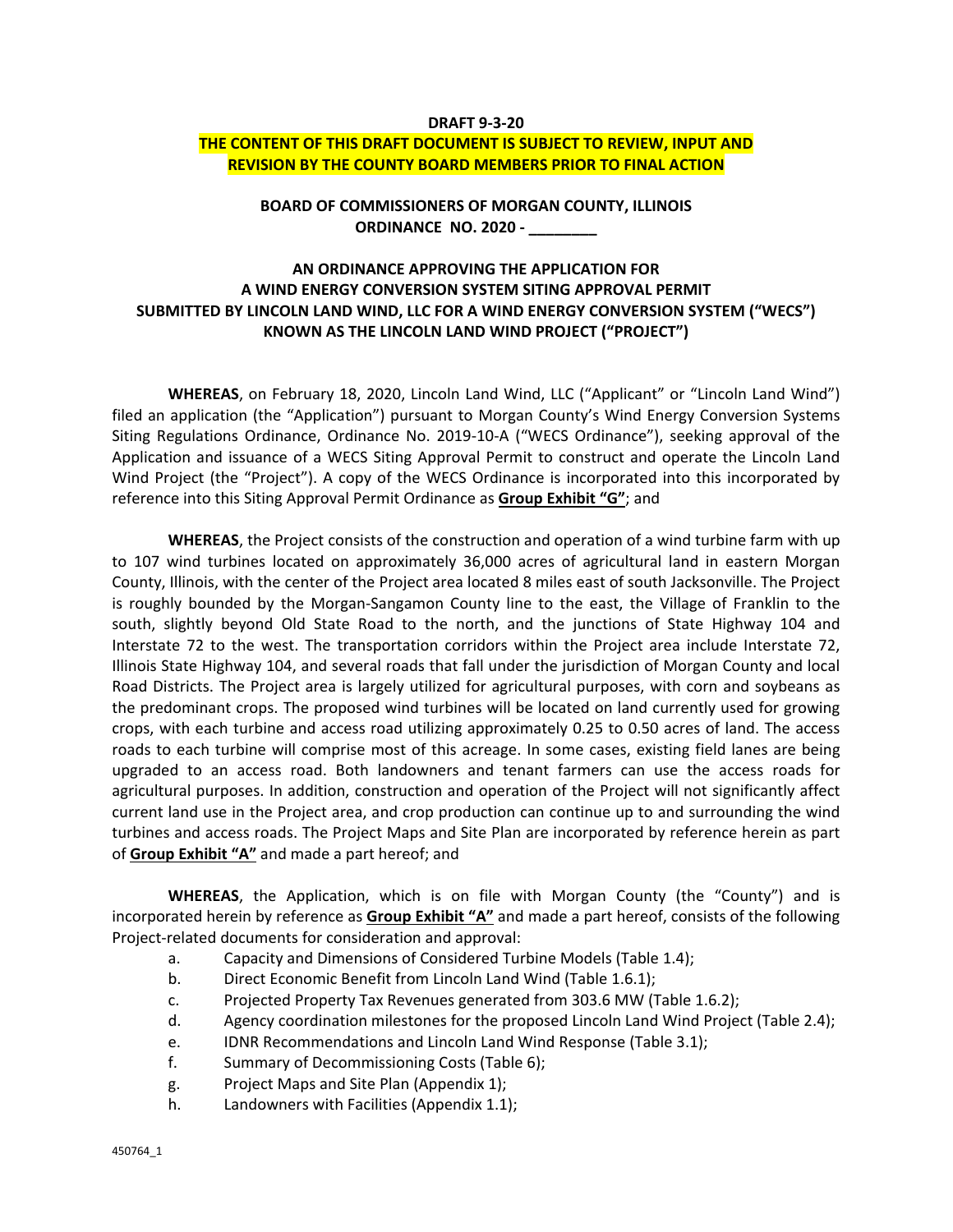- i. Project Summary (Appendix 1.2);
- j. Site Control (Appendix 1.3);
- k. County Setbacks (Appendix 1.4);
- l. All Setbacks (Appendix 1.5);
- m. Environmental & Structures; Topographic (Appendix 1.6);
- n. Landowner Contact Data (Appendix 2);
- o. Shadow Flicker (Appendix 3);
- p. Sound Modeling Report (Appendix 4);
- q. Economic Impact Study (Appendix 5);
- r. Community Grants Program (Appendix 6);
- s. Decommissioning Plan (Appendix 7);
- t. Federal Aviation Administration (FAA) (Appendix 8);
- u. National Telecommunications and Information Administration (NTIA) (Appendix 9);
- v. Environmental Reports (Appendix 10);
- w. Agricultural Impact Mitigation Agreement (AIMA) (Appendix 11);
- x. Evaluation of Public Roads (Appendix 12);
- y. Communication Analysis (Appendix 13);
- z. Property Values Study (Appendix 14);
- aa. Turbine Design and Certification (Appendix 15);
- bb. Emergency Action Plan (Appendix 16);
- cc. Drainage Plan (Appendix 17);
- dd. Financial Assurance (Appendix 18); and
- ee. Railroad Easement (Appendix 19);

(collectively referred to as the "Applicant's Exhibits"); and

**WHEREAS,** pursuant to notice published in a newspaper and posted as required by the applicable provisions of State law and as required by the applicable provisions of the WECS Ordinance, and Sections 5‐12020 and 5‐12009.5 of the Illinois Counties Code (55 ILCS 5/5‐12020; 55 ILCS 5/5‐ 12009.5), public hearings were conducted on August 11, 2020 and August 26, 2020, by the Board of Appeals of Morgan County at the Morgan County Courthouse, to consider the Applicant's Application. Due to the COVID‐19 pandemic, the public hearings were conducted live‐format at the Courthouse and via a virtual platform using the Zoom App. Physical attendance by the public inside the Courthouse was limited per social distancing guidelines and public meeting restrictions authorized by the Illinois Governor Disaster Proclamation dated July 24, 2020 (Phase 4 Restore Illinois Plan), and Executive Order 2020‐48 extending the Governor's prior Executive Orders relating to the COVID‐19 pandemic and his implementation of Phase 4 of the "Restore Illinois" Plan (Community Revitalization Order - COVID-19 E.O. No. 45). Members of the public were encouraged to participate in the public hearings by using the Zoom App. A link with the Meeting ID number and access code to join the meetings were posted to https://morgancounty.com/meetings2020 prior to the hearing. Additional remote viewing areas to watch, listen to and participate in the public hearings via electronic means were provided inside the Jacksonville Municipal Chambers and in front of the Courthouse. Arrangements were made for public comments to be heard by individuals present in these remote viewing areas; and

**WHEREAS,** during the August 11, 2020 Public Hearing, the Board of Appeals reviewed and accepted into the record copies of the following documents, which are incorporated by reference into this Recommendation and are on file and available for public inspection at the Morgan County Clerk's Office:

450764\_1 2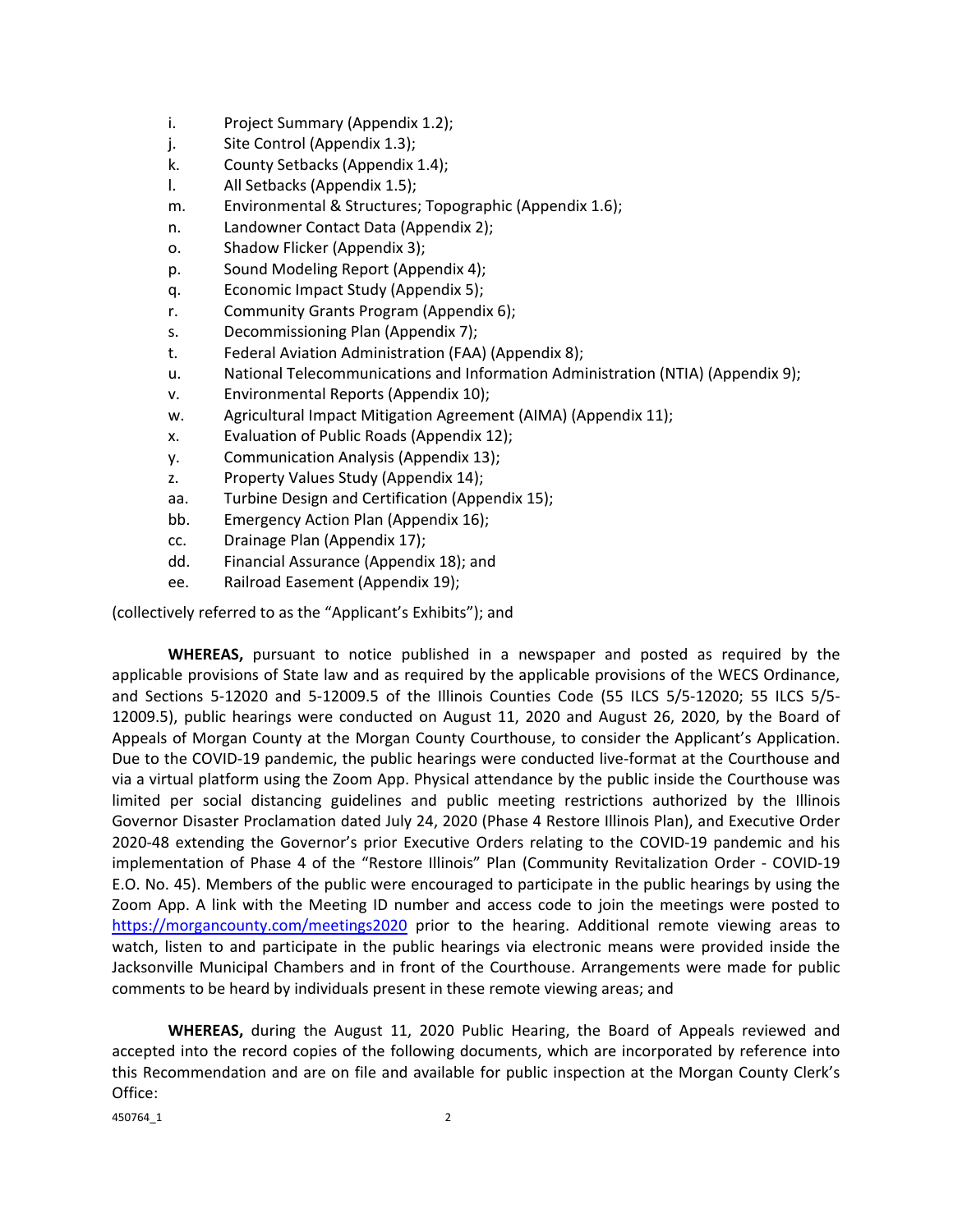- a. Applicant's Application and its above‐listed Exhibits (**Group Exhibit "A"**).
- b. Public Hearing Notice with a Publisher's Certificate dated July 14, 2020, prepared by David C. Bauer of the *Jacksonville Journal‐Courier*, is attached as **Group Exhibit "B"** and made a part hereof.
- c. The following additional Project‐related documents were submitted by the Applicant and accepted into the record during the Public Hearing (marked as **Group Exhibit "C"**):
	- i. Affidavit of Benjamin Evans (President of Evans Engineering Solutions, LLC; Senior Radio Frequency Engineer).
	- ii. PowerPoint entitled Lincoln Land Wind Project (125 pages) dated August 11, 2020 and prepared by the Applicant.
- d. The following documents were submitted by Morgan County and accepted into the record during the Public Hearing and were marked as **Group Exhibit "D"**:
	- i. Preliminary Application Review Letter (1 page) dated May 19, 2020 and prepared by James D. Douglas, Director and Planner of Morgan County RPC/GIS.
	- ii. Status Letter from Morgan County Highway Department (1 page) dated May 19, 2020 and prepared by Matthew K. Coultas, P.E., regarding Road Use Agreements between the Applicant and the Morgan County Highway Department and the Morgan County Road Districts 8, 9 and 13.
	- iii. ECOCAT Review Letter (#2102062) from the Illinois Department of Natural Resources (2 pages) dated August 6, 2020 and prepared by Nathan Grider, Manager – Impact Assessment Section of Office of Realty and Capital Planning, regarding update to ECOCAT Review Letter dated May 24, 2018 (#1808749) and IDNR recommendations for the Project.
	- iv. Siting Application Review with Project Recommendations dated August 2020 and prepared by Matt Minder of Patrick Engineering Inc., Noise Assessment Study and Report dated August 2020 and prepared by Al Hymans of Patrick Engineering Inc., and Decommissioning Plan Review dated August 2020 with Project Recommendations and prepared by Matt Minder of Patrick Engineering.
- e. The following documents were submitted by the Objectors and accepted into the record during the Public Hearing by Morgan County and were marked as **Group Exhibit "E":**
	- i. Emails dated August 7, 2020 and August 11, 2020 from: Stephanie Bergschneider.
	- ii. Emails dated August 11, 2020 from: Donnie Herms; Harrison Chumley; Randy Twyford; Mike Chumley; Hunter Chumley; and Brian Chumley.
	- iii. Letter dated August 11, 2020 from: Betty Niemann.
- f. The following documents were submitted by Interested Parties (Supporters of the Project) and accepted into the record during the Public Hearing and were marked as **Group Exhibit "F":**
	- i. Email dated August 11, 2020 from: John T Bellatti.
	- ii. Undated Letters from: Weldon Todd Becker; Elise Ransdell; Richard A. Walsh; Ryan (Last name illegible); Donna J. Fuller; S. Diane Myer; Frank Lukemar; John M. (Last name illegible); John H. (Last name illegible); Delbert Rake; Lola (Last name illegible); Robert (Last name illegible); Carl W. (Last name illegible); Bruce (Last name illegible); William R. Becker; Charles Powell; Thomas J. Beeissel; Terry (Last name illegible); James (Last name illegible); Mark Jackson; John A. Edrey; Christopher (Last name illegible); and Craig A. Wood.
	- iii. Email dated July 15, 2020 from: Kevin Klein.
	- iv. Email dated July 22, 2020 from: Robert Elmore.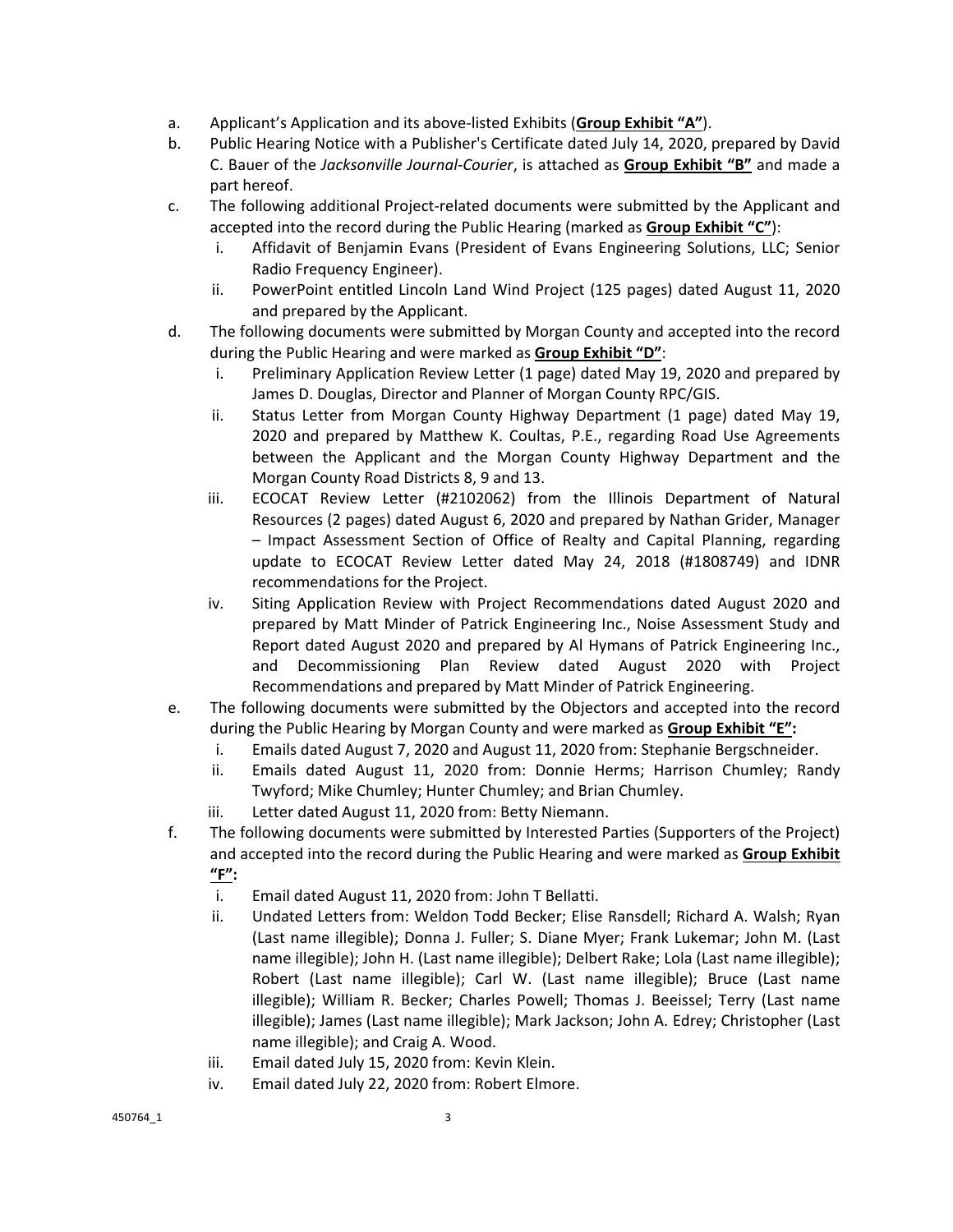- v. Email dated July 26, 2020 from: James Johnson.
- vi. Email dated July 27, 2020 from: Vicki Brown.
- vii. Email dated July 31, 2020 from: Roger Standley.
- viii. Email dated August 11, 2020 from: Adam Porter;
- ix. Letter from Lincoln Land Wind (2 pages) with 56 property owners, dated August 11, 2020;

; and

**WHEREAS,** during the August 11, 2020 Public Hearing, the Board of Appeals heard testimony from the following individuals, whose testimony is contained in the transcript of the Public Hearing, which was prepared by the court reporter and is incorporated herein by reference as **Group Exhibit "H"**:

- a. The Applicant and its consultants.
- b. Morgan County and its consultants (Dusty Douglas, Director of Morgan County Regional Planning Commission / Geographic Information System, and Michael T. Jurusik, of Klein, Thorpe and Jenkins, Ltd., special legal counsel for the County).
- c. Objectors who testified in opposition to the Application.
- d. Interested Parties who testified in favor of the Application.

; and

 **WHEREAS,** after closing the Public Hearing on August 26, 2020, the Board of Appeals approved Recommendation No. 2020‐01 relative to the Applicant's Application, and the Board of Appeals favorably recommended approval of the Application and issuance of a WECS Siting Approval Permit, subject to certain recommendations and conditions. As part of its specific findings set forth in Recommendation No. 2020‐01, the Board of Appeals found that based on the Application and the other the materials submitted in support of and in opposition to the Project, that the Applicant has met the standards set forth in Section XII.C(3) (Siting Approval Permit Standards) of the WECS Ordinance. A copy of Recommendation No. 2020‐01 is incorporated herein by reference as **Exhibit "I"** and made a part hereof; and

 **WHEREAS,** at an open, **public meeting held on September 8, 2020,** the Morgan County Board of Commissioners considered the findings and recommendations made by the Board of Appeals in Recommendation No. 2020‐01, and *APPROVED AND ADOPTED OR DECIDED TO NOT ACCEPT* the findings and recommendations of the Board of Appeals set forth in Recommendation No. 2020-01 (incorporated by reference into this Ordinance as **Exhibit "I"**), including the specific finding that based on the Application and the other the materials submitted in support of and in opposition to the Project, the Applicant has met the standards set forth in Section XII.C(3) (Siting Approval Permit Standards) of the WECS Ordinance, and incorporate such findings and recommendations by reference into this Ordinance as if they were fully set forth herein; and

**WHEREAS,** pursuant to the applicable provisions of the Illinois Counties Code (55 ILCS 5/), as amended, the Morgan County Board of Commissioners have the authority to enact this Ordinance and determine and find that it is in the best interests of Morgan County, its residents, businesses, property owners and the public to *APPROVE OR DENY* the Application and issuance of a WECS Siting Approval Permit, SUBJECT TO THE CONDITIONS CONTAINED in Section 3 below of this Ordinance.

### **BE IT ORDAINED BY THE CHAIRMAN AND BOARD OF COUNTY COMMISSIONERS OF MORGAN COUNTY, ILLINOIS, AS FOLLOWS:**

450764\_1 4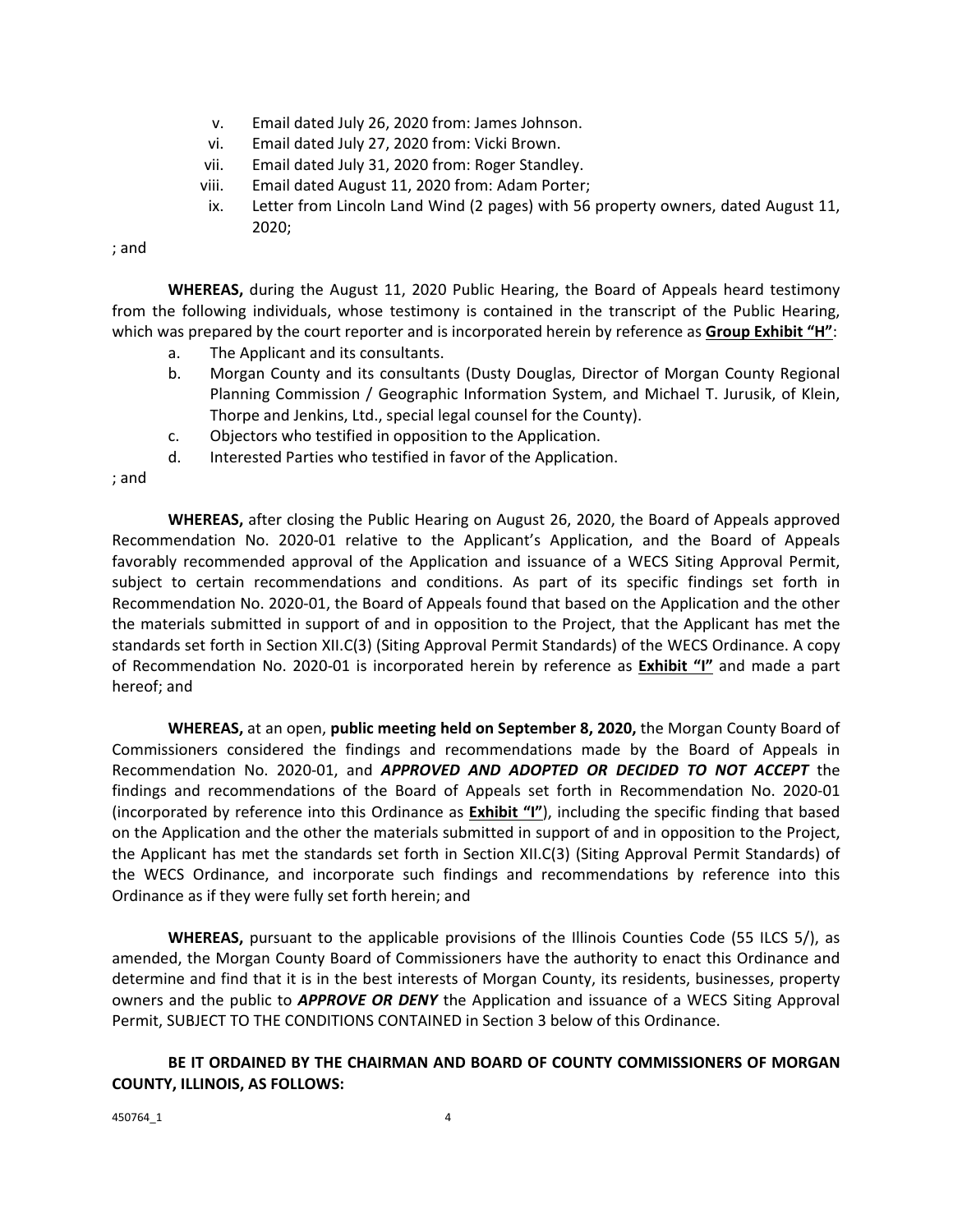**SECTION 1:** The Whereas paragraphs set forth above are material provisions of this Ordinance and are incorporated into this Section 1 by reference and made a part hereof.

**SECTION 2:** The Chairman and Morgan County Board of Commissioners of Morgan County, Illinois *DENY THE APPLICATION OR GRANT THE FOLLOWING APPROVALS* relative to the Application, SUBJECT TO THE CONDITIONS SET FORTH IN SECTION 3 BELOW:

A. Approval of the Application and the issuance of the WECS Siting Approval Permit and one or more WECS Building Permits for the construction and operation of a 303.6 MW nameplate capacity wind energy conversion system (WECS), known as the Lincoln Land Wind Project, consisting of up to 107 wind turbines in substantial conformance with the Application and Applicant's Exhibits (**Group Exhibit "A"**).

**SECTION 3:** *The approval of the Application and the WECS Siting Approval Permit granted by this Ordinance in Section 2 above are subject to the following: [Section 3 and its conditions will be deleted if the Board denies the Application]*

- 1. The Applicant must complete and file the necessary County application(s) and pay all required permit fees and comply with all other County pre‐filing requirements, as set forth in the WECS Ordinance and this WECS Siting Approval Permit Ordinance, to be entitled to receive one or more County‐issued WECS Building Permits to construct the Project.
- 2. Turbines may be shifted up to 250 feet from each turbine location identified in the Application without resort to Section XII(C)(8) of the Ordinance, so long as the turbine shifts comply with all County and State setback requirements and specified noise and shadow flicker requirements; cultural resource impacts are avoided or mitigated; environmental minimization and avoidance measures are adhered to; and wetland impacts are avoided or appropriately permitted. The Applicant will notify the Regional Planner of these shifts and will identify final turbine locations in the application for a WECS Building Permit. Any turbine shift of more than 250 feet will require a modification analysis and opinion by the Regional Planner pursuant to Section XII(C)(8) of the WECS Ordinance.
- 3. Submission of certificates of design compliance to the Regional Planner, once it has been determined which turbine will be used in the Project.
- 4. Prior to the issuance of building permits for the towers, submission of a Professional Engineer (Licensed in the State of Illinois) tower design and foundation certification per Subsection VI.A.2. (Design and Installation; Design Safety Certification) of the WECS Ordinance.
- 5. The Applicant, at its cost, and subject to any applicable waivers, shall: (a) mitigate shadow flicker affecting any property owner(s) during the life of the Project per the strategies set forth in the Shadow Flicker Study; and (b) use commercially reasonable efforts to remedy and reduce shadow flicker affecting any property owner(s) who is not a participant in the WECS Project, where the property or properties receive more than thirty (30) hours of shadow flicker in a calendar year by promptly undertaking measures such as purchasing and installing trees and/or other vegetation plantings, screening or awnings on the affected property owner's property in a manner that remedies and reduces shadow flicker.
- 6. If the GE140, V150 or N149 turbines are selected, the Applicant will provide the County Regional Planner with sound and shadow flicker studies and new setback maps demonstrating compliance with the WECS Ordinance.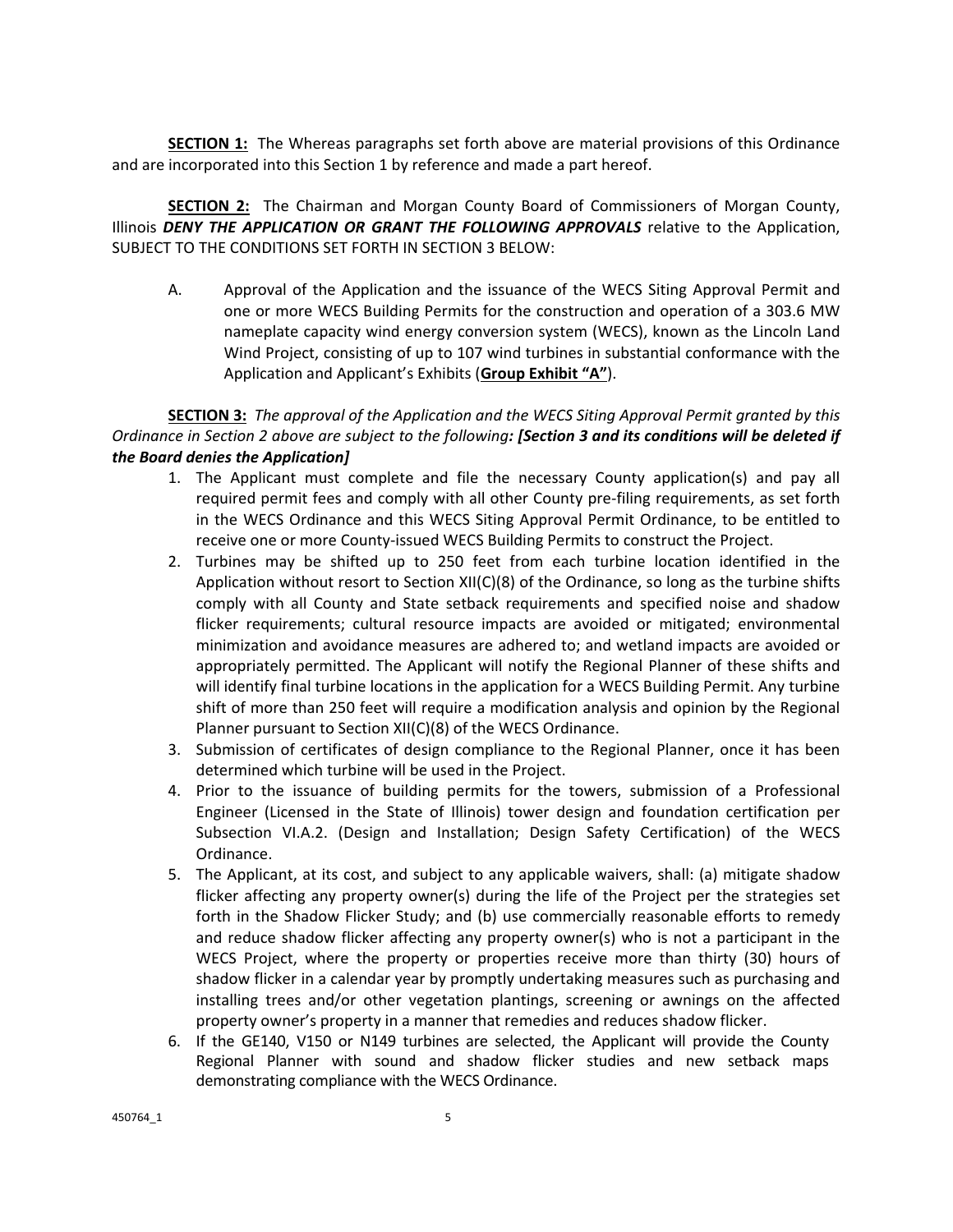- 7. A collector substation shall be contained within a security fence per industry standards.
- 8. Rotor and overspeed control design statement and certification, once it has been determined which turbine will be used in the Project. A SCADA system will be installed and maintained along with other redundant safety and control mechanisms.
- 9. Receipt of FAA letters and compliance with lighting recommendations. The Applicant shall file an application for ADLS or other similar technology with the FAA to reduce light pollution and visual impacts caused by the turbines, and install and maintain such ADLS or similar technology per the FAA approvals.
- 10. Receipt of FAA Determination of No Hazard to Air Navigation letters.
- 11. Compliance with the AIMA as executed by the Illinois Department of Agriculture and the Applicant (post‐WECS Building Permit issuance).
- 12. Project Plans that have been updated to reflect warning signs placed at tower access roads (all points of site ingress and egress).
- 13. Submission of a survey demonstrating compliance with setback requirements.
- 14. Receipt of the IEPA General Storm Water Permit.
- 15. The Applicant shall engage with the Illinois SHPO regarding the archaeological and architectural studies currently underway in the Project area. The Applicant will share the results of these studies and any Applicant‐proposed mitigation measures, if appropriate, with the SHPO for review, and seek the Agency's comments on the findings. The Applicant will work in good faith to address the comments of the SHPO on such studies and mitigation measures.
- 16. The Applicant will comply with the following recommendations as set forth by the Illinois Department of Natural Resources to avoid and/or minimize impacts to State-listed wildlife:
	- a. Adjust turbine operations as agreed upon with USFWS and IDNR from July 15 to October 15 each year to avoid or minimize risk to federally‐listed and State‐listed endangered, threatened and non‐listed bats.
	- b. Develop post-construction monitoring surveys in coordination with IDNR and USFWS consisting of three (3) years of mortality monitoring to statistically quantify bird and bat mortality, by species, due to wind turbine operations. Postconstruction monitoring results will be evaluated in coordination with the USFWS and IDNR, and Lincoln Land Wind will work with USFWS and IDNR to determine appropriate additional measures should impacts exceed anticipated levels.
	- c. Avoid breeding season disturbance to suitable nesting habitat for certain birds (i.e., State‐endangered upland sandpiper and State‐threatened black‐billed cuckoo) during the construction phase of the Project.
	- d. If the mortality monitoring shows mortality of birds and bats and/or additional species are added to the endangered, threatened lists during the operation of the Project, after consultation with the County and IDNR, the Applicant will employ deterrent technology, as such technology becomes commercially available.
- 17. The Applicant will obtain a National Pollutant Discharge Elimination System ("NPDES") Permit from the IEPA Division of Water Pollution Control for construction activities prior to the initiation of Project construction.
- 18. Before the commencement of construction on the Project, the Applicant will file a notice of intent and accompanying SWPPP for a general permit to discharge relating to storm water discharges during Project construction.
- 19. Compliance with the requirements of IDNR Statewide Permit No. 6 or submission of Project‐specific permit related thereto, if required.
- 20. Compliance with the requirements of USACE Nationwide Permit 12, if required.
- 21. The Applicant will comply with USDA rules regarding CRP land.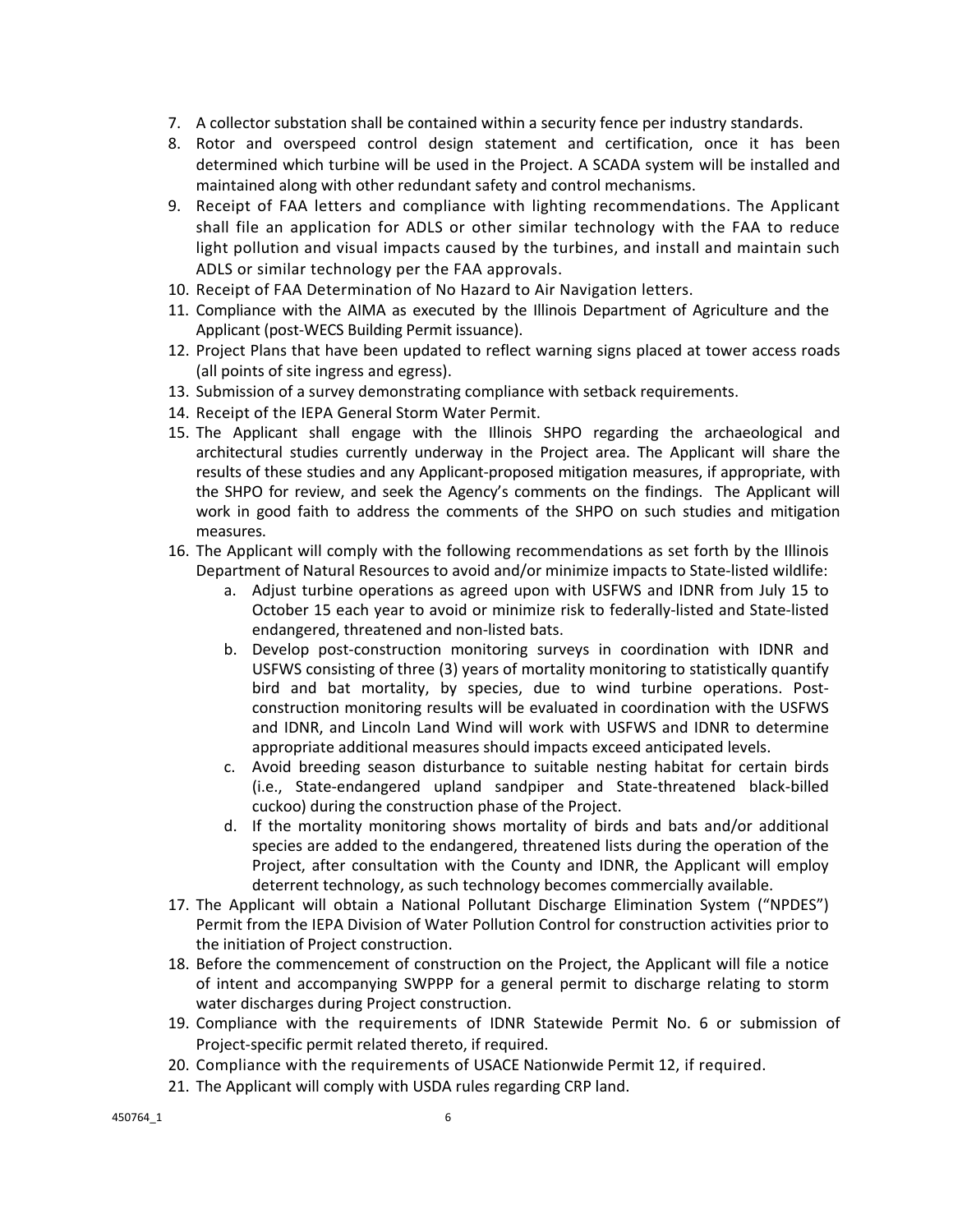- 22. Submission of a wire crossing agreement executed by The Kansas City Southern Railway Company for use of its right‐of‐way to install underground collection cables for the Project. If the agreement is not executed by the Railroad Company, the Applicant will remove from consideration six (6) turbine locations (i.e., turbines C‐22, C‐24, C‐25, C‐26, C‐27 and C‐28) as indicated in the Application.
- 23. Prior to the issuance of any WECS Building Permits, submission of signed and recorded copies of all Road Use Agreements that have been reviewed and approved by the County Engineer and the County Attorney or special counsel for the County.
- 24. Prior to the issuance of any WECS Building Permits, receipt of Township Road Commissioner and County Engineer approval of roadway plans for all affected roadways, along with appropriate easements from property owners where the roadway improvements will occur outside of the existing public right‐of‐way.
- 25. Prior to the issuance of any WECS Building Permits, Morgan County Board approval of required "Financial Security" and "Decommissioning Security" as defined in the WECS Ordinance for the Project (including road use agreement obligations) and for decommissioning of the Project in a form, content and dollar amounts that are acceptable to the County Board (i.e., three (3) types of security are provided for per the WECS Ordinance: a surety bond (performance and payment bond), an irrevocable letter of credit or a cash escrow account), after further input by the County Engineer and/or the County Attorney or special counsel for the County relative to the dollar amount, content and form of the Financial Security and Decommissioning Security documents and as described and calculated in accordance with Section X (Decommissioning and Site Reclamation Plan Required) of the WECS Ordinance. The draft bond that was supplied as a part of the Financial Assurance submittal, marked as Appendix 18 of the Application, is a template bond document and the terms of the template bond have not been finalized or agreed to by the Parties.
- 26. Post construction, a noise study shall be conducted for all primary structures within one (1) year after commercial operation to verify that noise levels are in compliance with noise standards and, if noise levels exceed standards, the Applicant shall provide mitigation at the primary structure to provide compliance. During the life of the Project, the Applicant shall comply with all applicable IPCB's noise regulations and take all necessary actions to ensure that all components of the Project (e.g., substation and turbines) comply with such regulations.
- 27. Receipt of County Engineer approval of Drainage Tile and Repair Plan.
- 28. At the conclusion of the construction of the Project, submission of installation certifications that the Project has been constructed in accordance with the plans and specifications and the WECS Siting Approval Permit.
- 29. The Applicant agrees to take all commercially reasonable steps to respond to a written complaint related to interference caused by the Project as is required by the WECS Ordinance, including correcting any interference related to TV, Radio or Internet, and service levels shall be brought to a level of service as experienced prior to construction of the Project. The Applicant will also take immediate actions to mitigate or minimize interference with communications such as radio, telephone, microwaves or television signals, and to eliminate any such interference that impacts local government public safety (police, fire, emergency medical services, emergency management services, 911 dispatch) communications, caused by the operation of the Project as required in the WECS Ordinance.
- 30. Receipt of local emergency service provider review and approval, which review and approval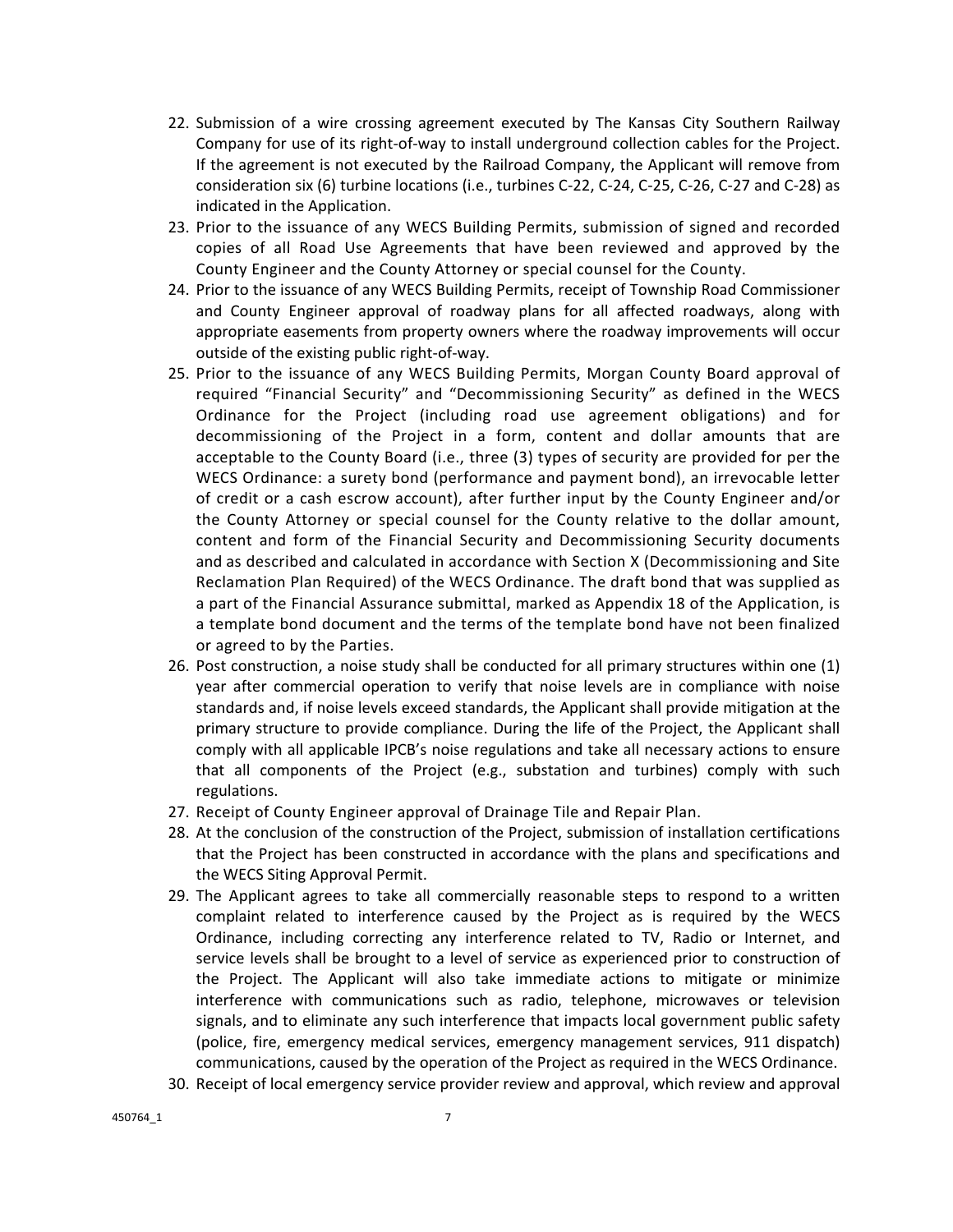will not be unreasonably delayed, with proposed mitigation measures (if required) demonstrating no interference with emergency services.

- 31. Submission of Final Emergency Action Plan that includes local fire departments' review, input and acceptance of the Emergency Action Plan, which review and approval will not be unreasonably delayed.
- 32. The Applicant will provide, at its expense, annual training and necessary equipment to local emergency responders so they can properly respond to a potential emergency at the Project. The Applicant will also cooperate with local emergency responders to develop an emergency response plan that includes 24-hour contact information for the Project and at least three (3) of its representatives.
- 33. Provision of required liability insurance.
- 34. Morgan County Board approval of the final Decommissioning Plan (the draft Plan was submitted as part of Appendix 7 of the Application), after updates to the Plan are made, to address further input from the County Engineer and/or the County's consulting engineering firm and the County Attorney and/or special counsel for the County relative to the dollar amount, content and form of the Decommissioning Plan and Decommissioning Security document based on the Applicant's final Project plan submittals, including turbine model / design selection and final turbine location plan. The draft bond that was supplied as a part of the Financial Assurance submittal, marked as Appendix 18 of the Application, is a template bond document and the terms of the template bond have not been finalized or agreed to by the Parties.
- 35. Construction activity shall be limited to the hours from sunrise to sunset, with the exception of the construction of the towers (pouring concrete foundations and placing of the nacelle and blades on the towers).
- 36. Post‐construction mitigation shall be provided where there has been found to be interference issues with reception, including GPS as related to precision agricultural purposes.
- 37. If building permits for the towers have not been issued within five (5) years of the date of WECS Siting Approval Permit approval, the approval shall expire and a new WECS Siting Approval Permit application will be required.
- 38. The Applicant shall repair any existing waterways, important for farm drainage and soil erosion control, that might be damaged during the construction or maintenance of the Project and avoid adversely affecting compliance with existing State and Federal contracts that might apply to those waterways.
- 39. The Applicant will submit an operation and maintenance report on an annual basis to the County's Regional Planner. The initial operation and maintenance report shall be delivered to the County's Regional Planner within sixty (60) calendar days of the one‐year anniversary date of the commencement of operation of the Project. Subsequent annual reports shall be delivered on the same schedule.
- 40. The Applicant shall prepare and submit an Infectious Disease / COVID-19 Pandemic Response‐Action Plan for approval by the Morgan County Department of Health Code Officer, which approval will not be unreasonably delayed, that requires compliance with then-current protocols, guidelines and recommendations issued by the pertinent Federal, State and County health and worker safety governmental oversight agencies, such as the Illinois Department of Public Health, the Illinois Department of Labor (Illinois OSHA), the federal Occupational and Safety Health Administration, the Centers for Disease Control and the National Institute of Health.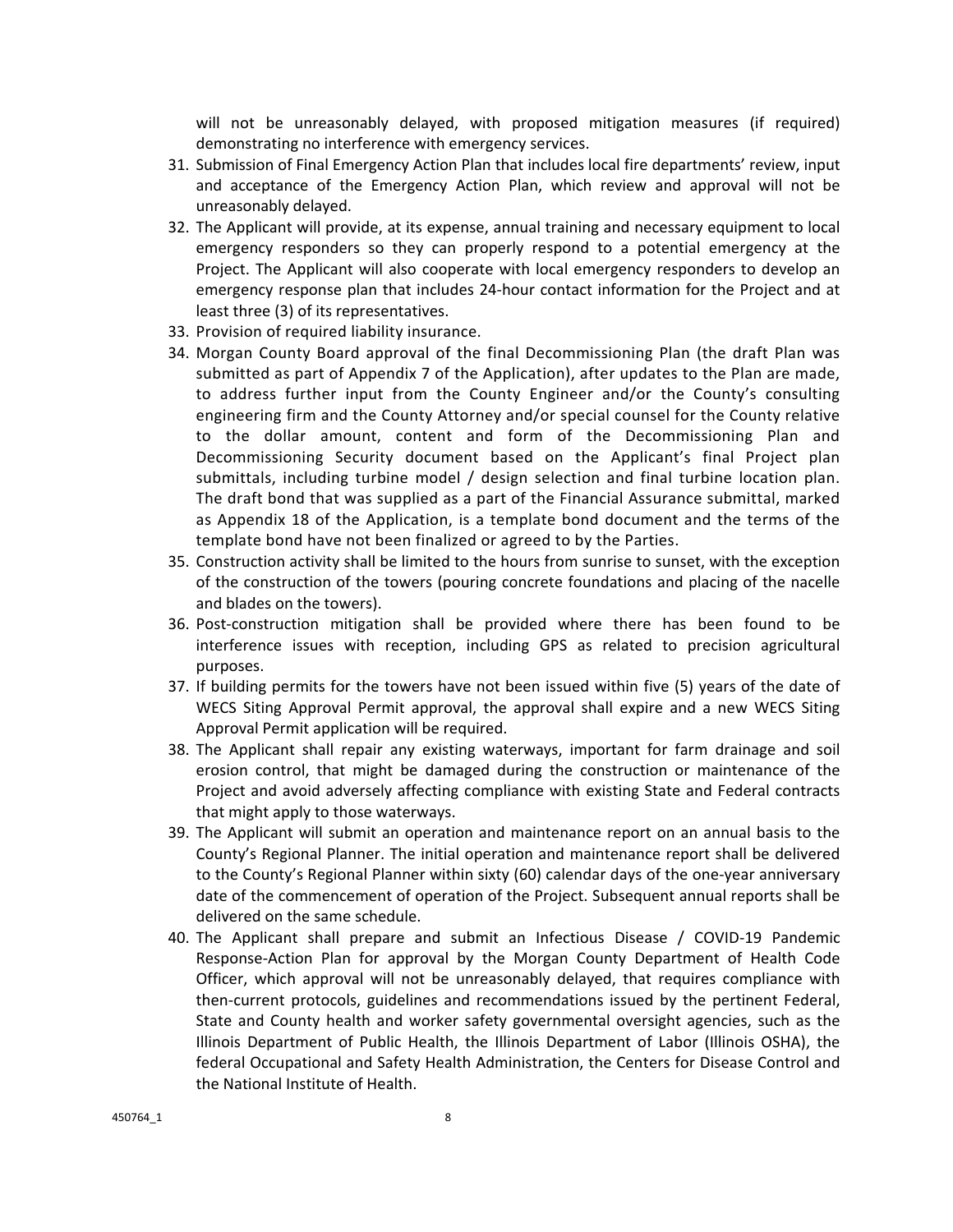41. The Applicant shall comply with the applicable provisions of Federal, State and County laws and regulations, including the WECS Ordinance and the WECS Siting Approval Permit Ordinance and its conditions relative to the construction, operation, replacement, repair, restoration, maintenance and decommissioning of the Project.

**SECTION 4:** The sections, terms, provisions and conditions of this WECS Siting Approval Permit Ordinance shall be severable, and if any section, term, provision or condition is found to be invalid or unenforceable for any reason by a court of competent, final jurisdiction, the remaining sections, terms, provisions and conditions shall remain in full force and effect.

**SECTION 5:** Any Ordinance, or portion thereof, in conflict with this WECS Siting Approval Permit Ordinance is repealed to the extent of such conflict. The terms, provisions and conditions set forth in this WECS Siting Approval Permit Ordinance, including those incorporated herein by reference, are covenants that run with the land and shall be released or amended only upon the written consent of the Board of Commissioners.

**SECTION 6:** This WECS Siting Approval Permit Ordinance shall be in full force and effect from and after its adoption and approval as provided by law.

**SECTION 7:** A certified copy of this WECS Siting Approval Permit Ordinance shall be recorded against title to the Property with the Morgan County Recorder of Deeds Office, by the County Regional Planner, at the Applicant's cost. The County shall provide the Applicant with stamped copies of this Ordinance after it is recorded.

**SECTION 8:** This WECS Siting Approval Permit Ordinance is an ordinance necessary for the health and safety of the people of Morgan County, Illinois, and shall be in full force and effect from and after its passage, approval and publication as provided by State law.

Passed this \_\_\_ day of \_\_\_\_\_\_\_\_\_\_\_\_\_\_, 2020

\_\_\_\_Aye / Nay \_\_\_\_ \_\_\_\_\_\_\_\_\_\_\_\_\_\_\_\_\_\_\_\_\_\_\_\_\_\_\_\_\_\_\_\_\_\_\_

Bradley A. Zeller, Chairman/Commissioner

Aye / Nay

Bill Meier, Commissioner

 $\Delta$ ye / Nay  $\_\_\_\_\_\_\_\_\_\_\_\_\_\_\_\_\_\_\_\_$ 

Ginny Fanning, Commissioner

Certification:

Jill S. Waggener, County Clerk

Date: \_\_\_\_\_\_\_\_\_\_\_\_\_\_\_\_\_\_\_\_\_\_\_\_\_\_\_, 2020

450764 1 9